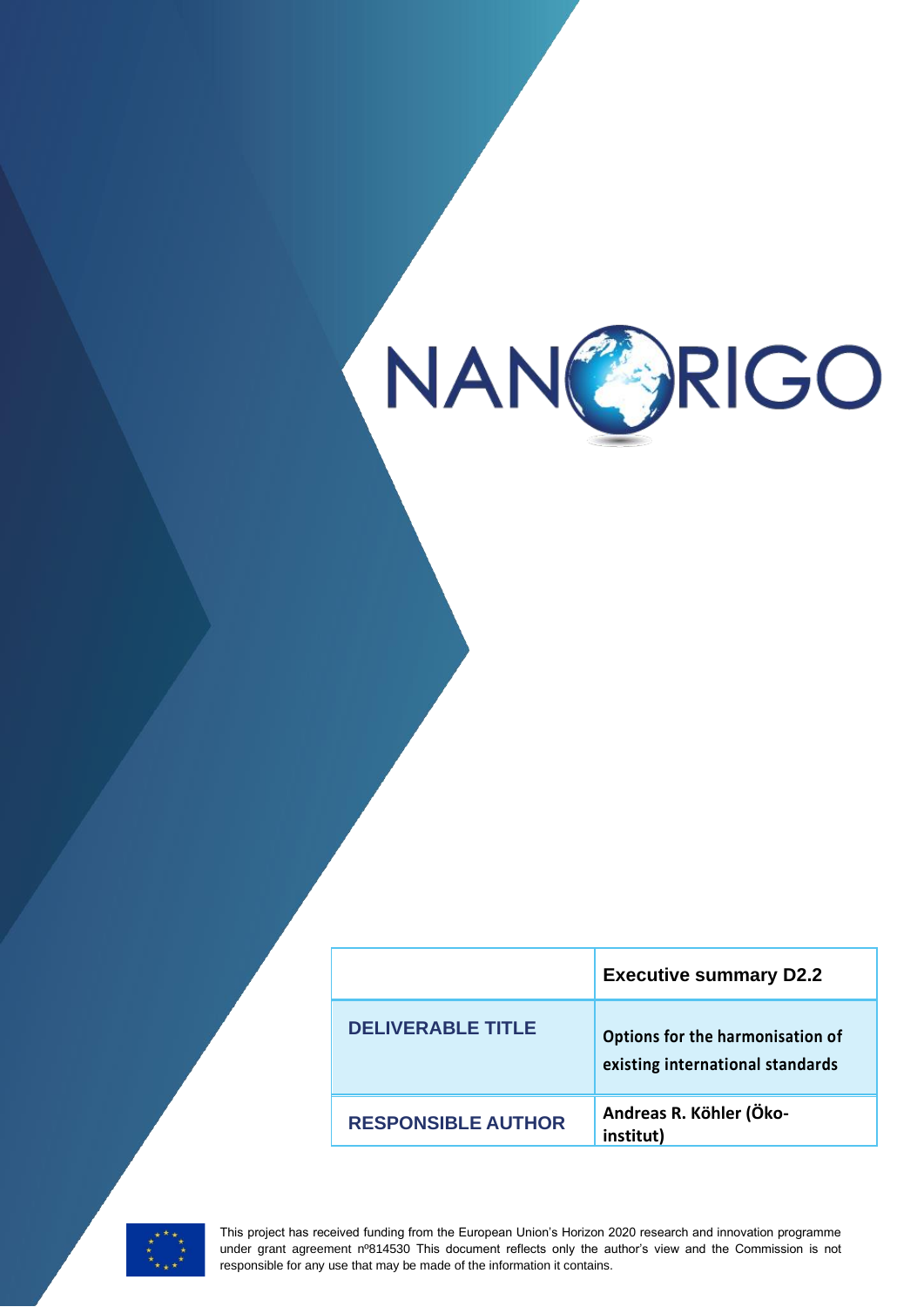This deliverable aims to analyse options for the harmonisation of the NANORIGO Risk Governance Framework (NRGF) with existing regulatory frameworks and international standards and guidelines for risk assessment. The deliverable reviews terminology and definitions of risk, specifically in the context of chemical safety regulation in the EU. Moreover, key parameters of regulatory risk assessment in chemical safety and nanotechnologies are identified based on an overview of regulatory guidance for risk assessment of chemicals and MNMs in different countries. The deliverable also examines approaches for risk evaluation and management under the circumstances of uncertainty regarding the influencing aspects of risk, in particular the hazard potential of certain nanomaterials.

The intended use of a new nano-materials is generally considered beneficial in exploiting their superior technical, economic, and functional performance. However, there is reason to assume that the nanoform of solid-state materials (so-called nano-objects) may pose hazards that are not present in the bulk form of the same substance. Thus far, there is scientific uncertainty regarding the nature and the extent of the hazards of nano-materials as well as regarding possible pathways of exposure. Therefore, the risk governance of nanotechnologies is challenged by deficits in available hazard relevant data as well as difficult interpretation of existing data.

In contrast, the risks-factors are usually tangible, as for normal chemicals or materials, that is: the hazards can principally be identified (tested) and described by a dose-response model. The established regulatory approaches for chemical risk assessment and occupational / environmental health protection are designed to cope with such tangible risk aspects but it is inadequate to cope with nano-specific uncertainty. The REACH regulation (Registration, Evaluation, Authorisation and Restriction of Chemicals) is the cornerstone of EU chemicals legislation. It regulates the use of certain chemicals that may be harmful to human health or the environment. Therefore, in order to ensure a high level of safety, there is a need to complement the chemical risk assessment approaches based on REACH with a risk governance framework that addresses the specific risk aspects of nanotechnologies and takes into account the prevailing uncertainties. This deliverable 2.2 reviews options for the harmonisation of the NanoRigo RGF to be developed with existing European regulatory frameworks and international standards for the risk assessment of chemicals and materials.

D2.2 focuses on the following aspects of risk governance that are most relevant for harmonisation with pre-existing regulatory frameworks and standards:

- Terminology and definitions of risk, specifically in the context of chemical safety

- Identification of key parameters of regulatory risk assessment in the field of chemical safety and nanotechnologies.

- Approaches for risk evaluation and management under the circumstances of uncertainty regarding the influencing aspects of risk, in particular, hazard potential of certain nanomaterials.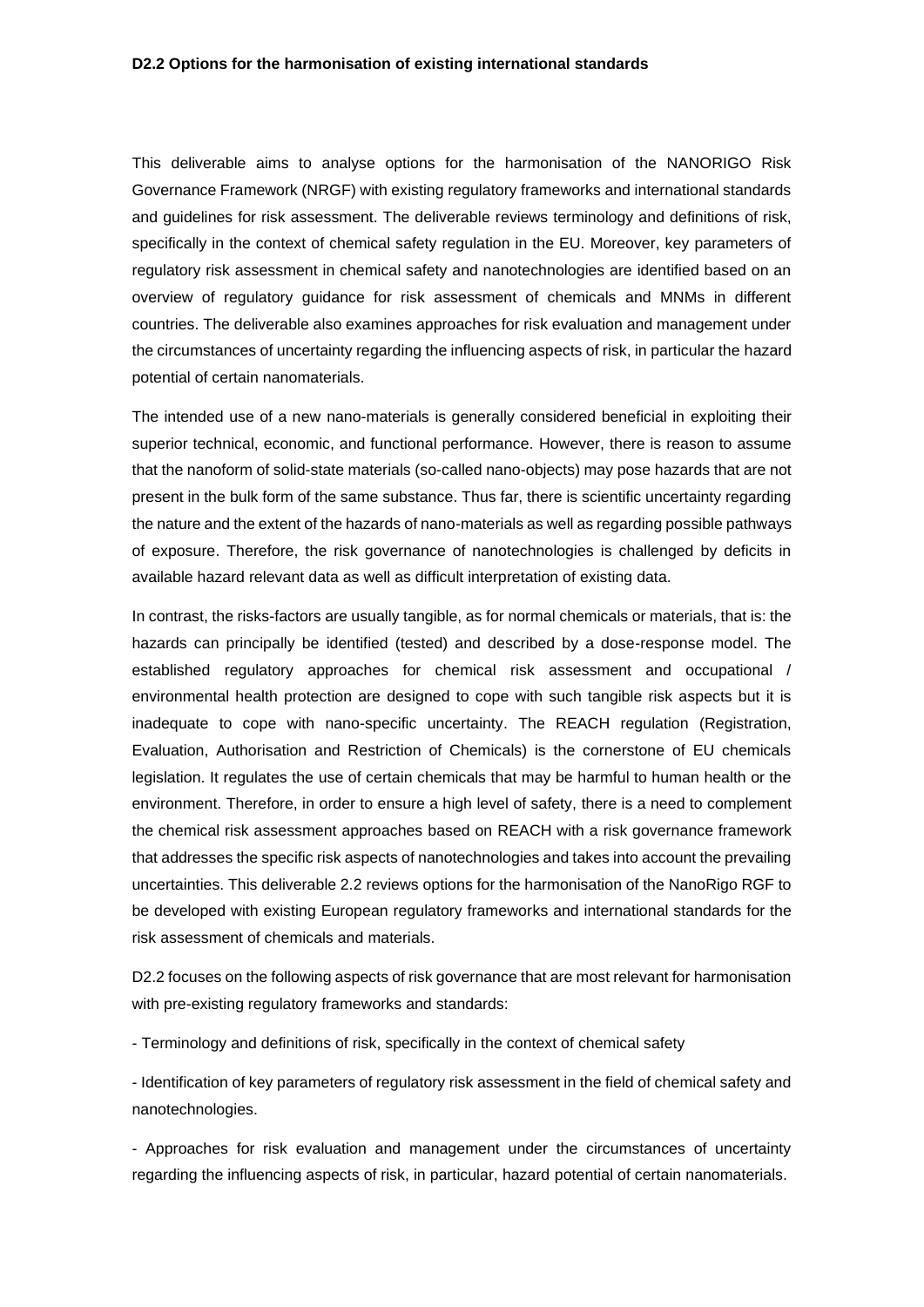## **D2.2 Options for the harmonisation of existing international standards**

- Overview of regulatory guidance for risk assessment of chemicals and MNMs in different countries.

A review of terminology. Definitions and concepts of the term risk is provided as a contribution to the adequate use of terminologies used by the RGF. Since there are several disciplinary approaches to determine the meaning of risk, which are somewhat ambiguous when discussed in a bigger interdisciplinary setting, the deliverable reviews the disciplinary definitions of risk and recommends a definition that can be useful for the risk governance of nanotechnologies. The following concepts of risks are taken into account:

- In technical and chemical risk assessments, risk values are calculated by the formula probability (of occurrence of a negative event) \* expected loss (or impact) by this event or a triple function: f (event, probability, consequence).

- Other approaches use the terms hazard potential and exposure for calculating risk.

- Uncertainty refers to not knowing exactly the (adverse or positive) outcome of certain events or interventions. However, uncertainty can exist due to a lack of knowledge or if knowledge is too fragmented. Uncertainty is usually expressed by probabilities. However, a probability-based approach yields problems in new or emerging risks, for instance, due to new technologies, when no past events or experience can be derived to base probabilities on and knowledge about longterm behaviour of substances is too scarce.

- Regarding risk perception - 'measuring risk' yields results different from what lay people (i.e. potential consumers of nano-products) perceive.

- A Socio-economic definition of risk as "the effect of uncertainty on objectives" considers the uncertainty of a risk aspect in relation to the expected outcome of an activity (i.e. the use of nanotechnologies). The intended goal of actions is described by its objectives and refers to the desired outcome of innovations in the area of nanotechnologies. Objectives are actor-specific and can differ widely among actors, stakeholders, bystanders, regulators, and society. In the context of regulatory risk governance, the overarching objective should be to protect safeguarded subjects, namely human health and the environment, from harm. Hence, the **risks can be regarded as a possible deviation from the objective to keep harmful impacts away from humans and natural organisms.**

- The precautionary principle is recommended in order to avoid both extremes of decision-making results, A) lock-in effect in a trajectory of action that produces undesired effects and B) paralysisby-analysis, which hampers the progress of innovation as well as the implementation of safeguard measures.

The D2.2 also reviews several frameworks for governing the risks of nanotechnologies, that have been developed and proposed by various scholars. A participatory and deliberative procedure is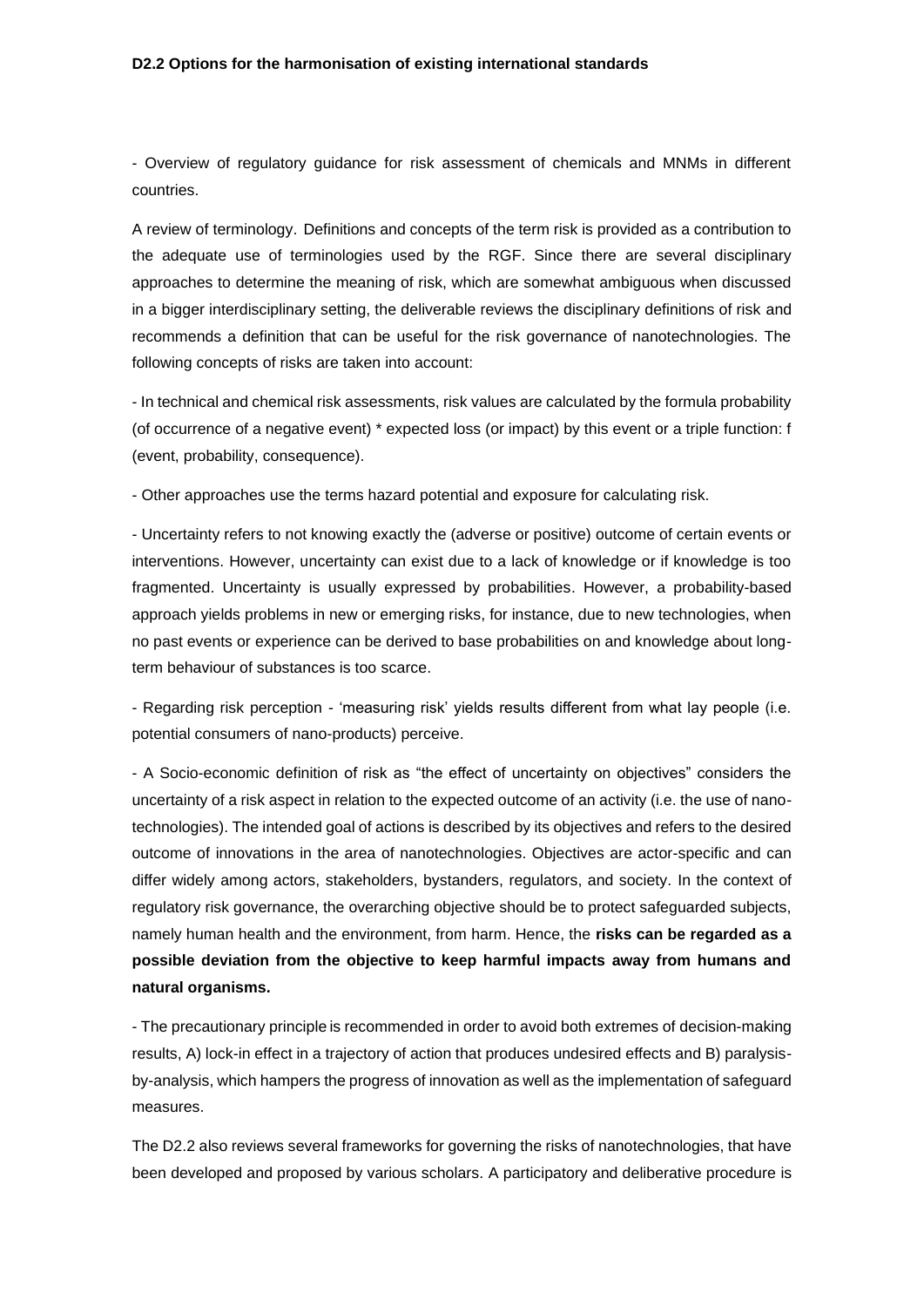recommended, starting a wider societal debate on nanomaterials, objectives, and governance modes. In the EU context, the RGF must be consistent with and, at best, embedded in existing regulatory risk assessment frameworks and should be aligned with the legislative implementation assigned to the competent authorities. The central pieces of EU regulation of risk assessment are the REACH regulation on Registration, Evaluation, Authorisation and Restriction of Chemicals (REACH) together with the Classification, Labelling and Packaging (CLP) Regulation (1272/2008/EC).

Other guidelines and standards, which the NanoRigo RGF should be aligned with are the guidelines developed by the OECD`s Working Party on Manufactured Nanomaterials (WPMN), which aim to "promote international co-operation in human health and environment safety related aspects of manufactured nanomaterials in order to assist their safe development." Additionally, D2.2 provides an overview of the current status of WPMN guidelines, as well as standards, technical specifications and technical reports on various aspects of nanomaterial risk assessment published by the international and European standardization bodies ISO and CEN.